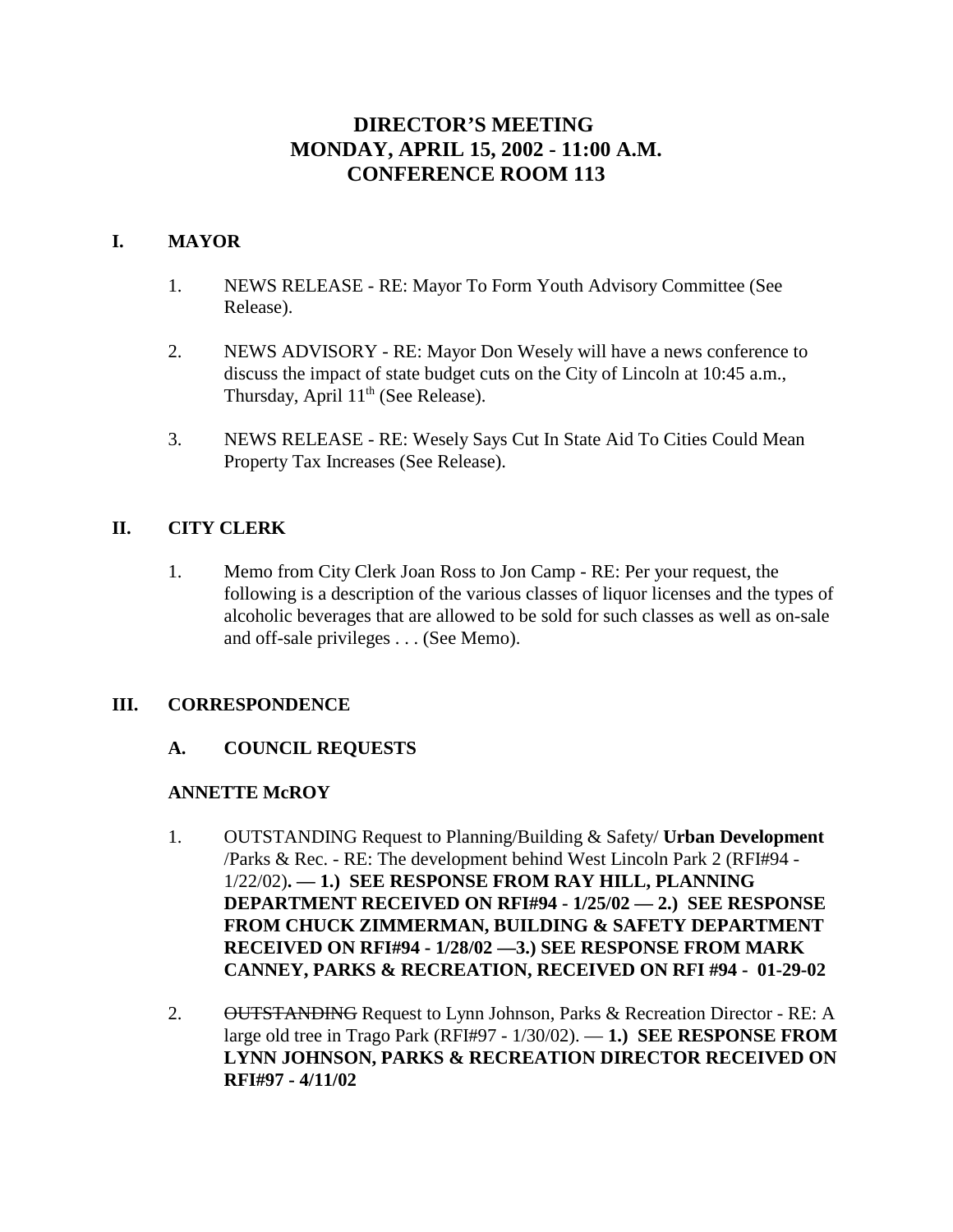- 3. OUTSTANDING Request to **Law Department** RE: Can the ordinance be amended to help with this situation? Concerns of the Capitol Beach Community Association about the geese, and possible use of noise making devices to scare them away (RFI#105 - 3/22/02)
- 4. OUTSTANDING Request to **Law Department/Building & Safety Department** - RE: "Landlord School" Ordinance - vote means bad landlords can be sent to reform school (RFI#106 - 4/3/02)
- 5. Response from Dennis Bartels, Public Works & Utilities Department RE: When the developer extended Pier 2 west of 701 no street lights were installed (RFI#104  $-4/5/02$
- 6. Request to Parks & Recreation Department RE: The Airpark Recreation Center (RFI#107- 4/8/02)
- 7. Request to Library Department/Public Works & Utilities Department RE: Can a Library sign be erected in the area of West Knight & NW  $48<sup>th</sup>$  Street? (RFI#108-4/8/02)

# **TERRY WERNER**

- 1. OUTSTANDING Request to **Lin Quenzer, Ombudsman** RE: The flying patterns & times of the Air National Guard and the effect on a citizen of northwest Lincoln (RFI#36 - 1/14/02). — **1.) SEE RESPONSE FROM COLONEL, ROBERT B. BAILEY, AIR COMMANDER, NEBRASKA AIR NATIONAL GUARD RECEIVED ON RFI#36 - 1/24/02 — 2.) SEE RESPONSE FROM ROGER P. LEMPKE, MAJOR GENERAL, NEBRASKA NATIONAL GUARD, THE ADJUTANT GENERAL RECEIVED ON RFI#36 - 1/28/02**
- 2. Request to Larry Worth, StarTran RE: Scooters/Wheelchair and New Buses (RFI#53 - 4/4/02). — **1.) SEE RESPONSE FROM LARRY WORTH, STARTRAN RECEIVED ON RFI#53 - 4/10/02**
- 3. Request to Lynn Johnson, Parks & Recreation Director RE: Budget Cuts and Neighborhood Parks (RFI#54 - 4/5/02)
- 4. Request to Urban Development Department RE: Neighborhood Hotline (RFI#55 - 4/5/02)
- 5. Request to Lynn Johnson, Parks & Recreation Director RE: Soccer and Soccer Fields (RFI#56 - 4/10/02)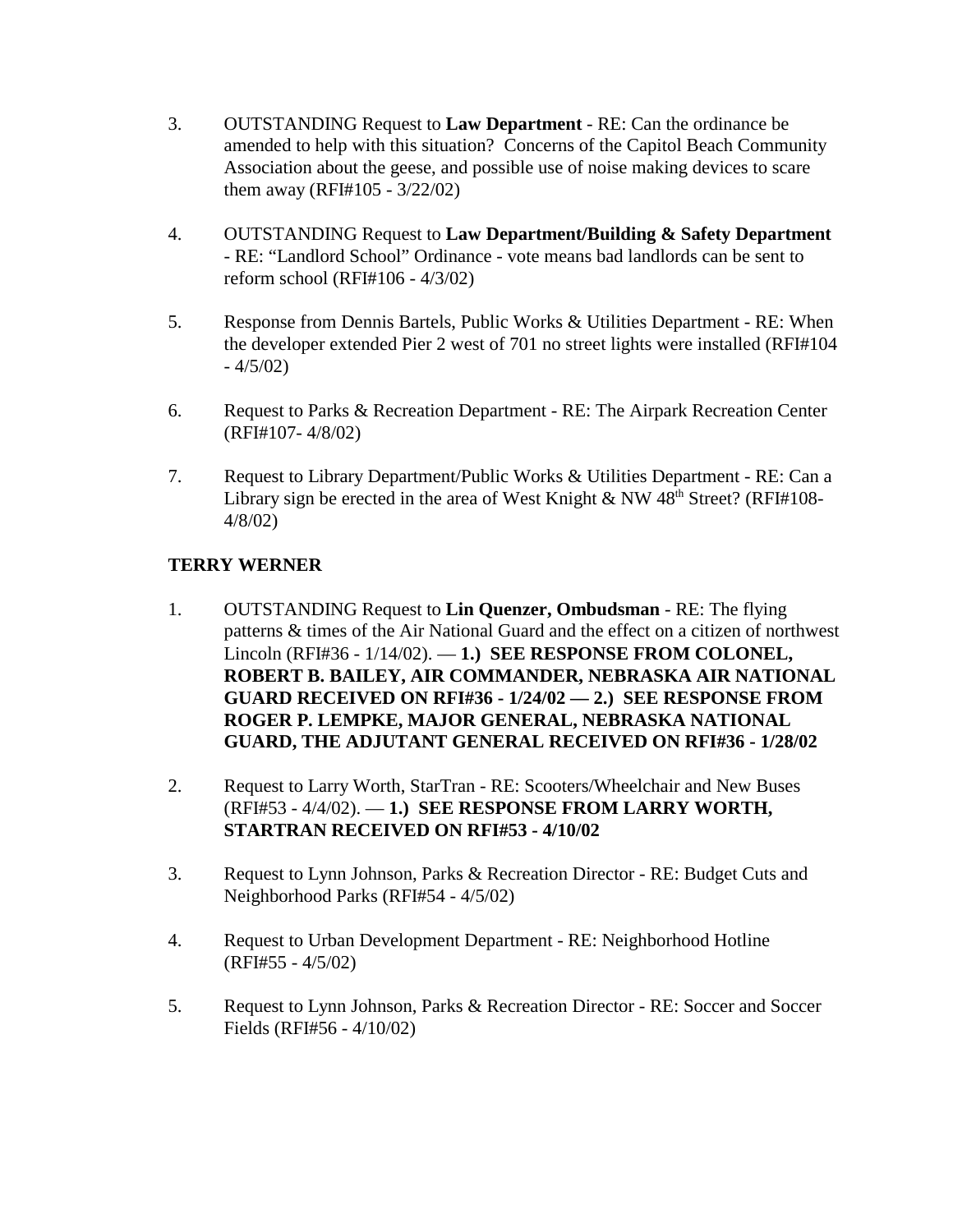# **COLEEN SENG**

- 1. OUTSTANDING Request to **Mayor/Finance/Law** RE: Wheel Tax (RFI#888 3/11/02)
- 2. Request to Public Works & Utilities Department RE: Vacation of the alley between  $48<sup>th</sup> \& 49<sup>th</sup>$  - St. Paul to east/west alley (RFI#891 - 4/8/02)

# **JONATHAN COOK**

- 1. OUTSTANDING Request to Lynn Johnson, **Parks & Recreation Director** RE: Park Sizes & Categories (RFI#68 - 3/12/02)
- 2. Request to Public Works & Utilities Department RE:  $33<sup>rd</sup>$  St. Parking and crosswalk near Rousseau School (RFI#69 - 4/8/02)

## **GLENN FRIENDT**

- 1. Request to Don Herz, Finance Director RE: Parking ticket activity and revenue through second quarter, 2001-02 (RFI#13 - 4/5/02)
- 2. Faxed Material from Linda Wibbels, Woodsdale Neighborhood Group to Glenn Friendt - RE: Woodsdale Ornamental Lighting District (See Material).

## **KEN SVOBODA**

1. Memo from Ken Svoboda - RE: Proposed sites for Public Works facility (See Memo).

# **B. DIRECTORS AND DEPARTMENT HEADS**

## **HEALTH DEPARTMENT**

- 1. NEWS RELEASE RE: The Fast Crawl Towards Safety: Public Health At Work To Prevent Child Passenger Injuries (See Release).
- 2. NEWS RELEASE RE: Dursban Pesticide Found Particularly Dangerous To Children And Pregnant Women (See Release).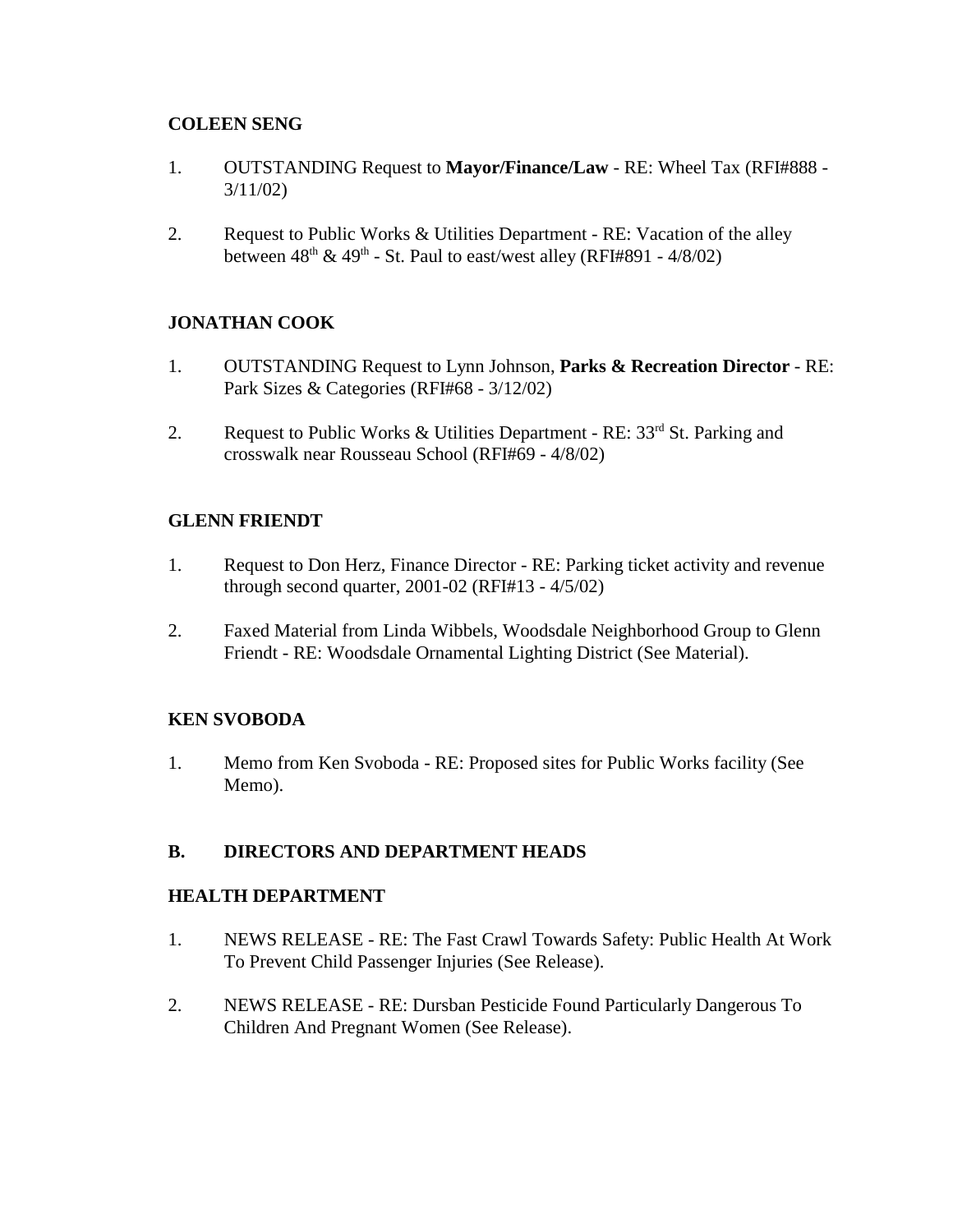## **HUMAN SERVICES**

1. Report from Kit Boesch - RE: Lincoln-Lancaster County Substance Abuse Action Plan - FY 2002-2005 – April 5, 2002 (On the Agenda for 4/15/02 – Item #13, 02R-82) (Council copies placed in their Legislative packets on  $4/11/02$ ) (Copy of this Report is on file in the City Council Office - office copy placed in Legislative packet for 4/15/02).

# **LIBRARY**

1. NEWS RELEASE - RE: Lincoln City Libraries Holds Annual Bookmark Contest! - Deadline April 20, 2002 (See Release).

# **PLANNING**

1. Material - RE: Administrative Action By Planning Commission: – 2025 Lincoln City-Lancaster County Comprehensive Plan (Copy of this material on file in the City Council Office).

# **PLANNING COMMISSION FINAL ACTION . . . . .**

- 1. Pre-Existing Use Permit No. 9S (Edgewood) Resolution No. PC-00738.
- 2. Pre-Existing Special Permit No. 23E (Nebraska Wesleyan University) Resolution No. PC-00739.

# **PUBLIC WORKS & UTILITIES DEPARTMENT**

- 1. Letter from Randy Hoskins to Property Owner/Resident RE: 33rd Street Calvert Street to Loveland Drive - Parking Prohibition (See Letter).
- 2. Public Works & Utilities ADVISORY RE: The City of Lincoln, Department of Public Works would like to take this opportunity to invite you to a public information meeting regarding the rehabilitation of: South  $13<sup>th</sup>$  from South Street to High Street - on Wednesday, April 24, 2002 from 4:00 p.m. to 5:00 p.m. at Saratoga Elementary School, 2215 So.  $13<sup>th</sup>$  in the Multi Media Room,  $2<sup>nd</sup>$  floor (See Advisory).

# **C. MISCELLANEOUS**

1. 4 Format Letters - RE: In Support of allowing underage piercing - 15 years of age and older - With Parental Consent (See Format Letters).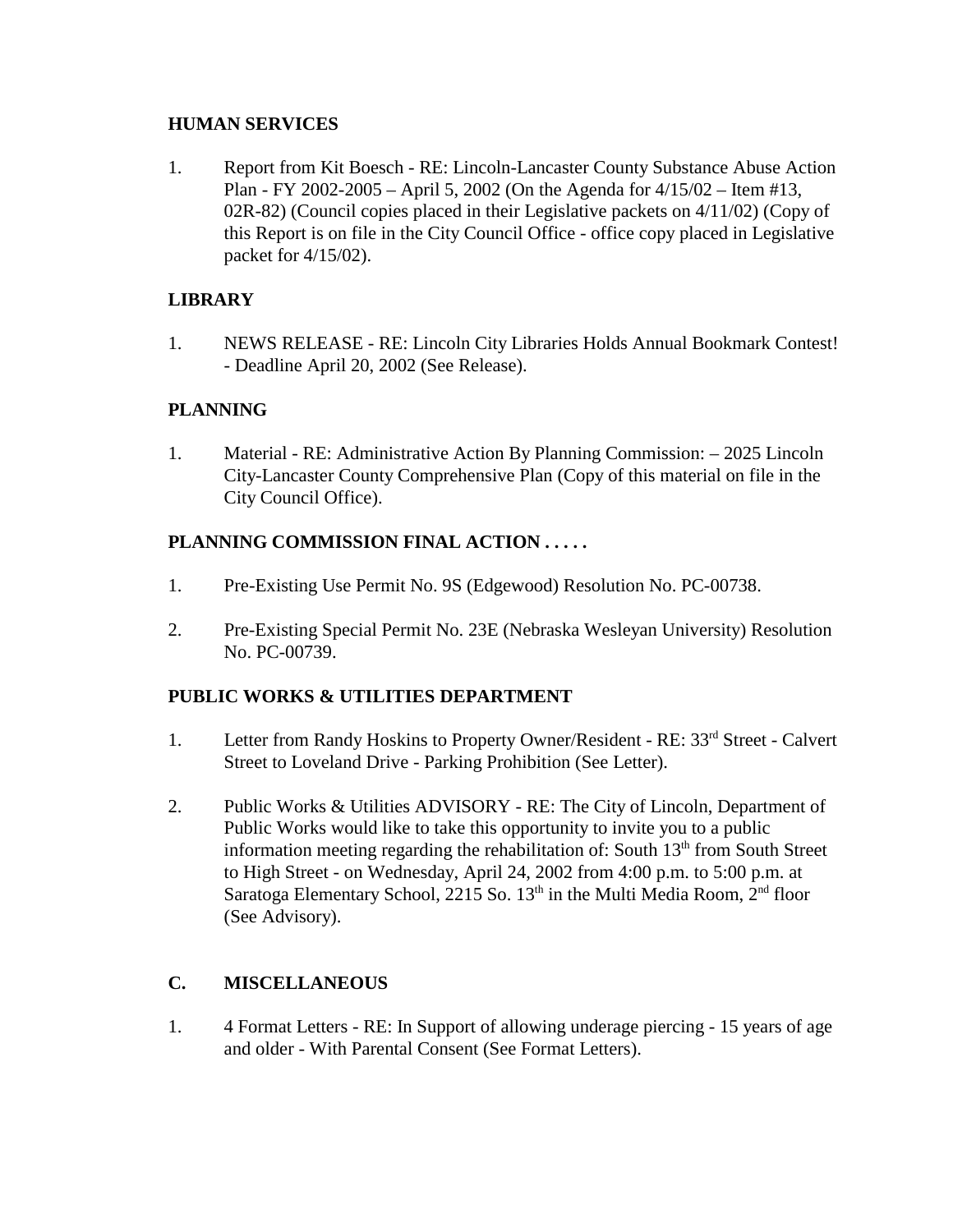- 2. Letter from Thomas Workman, Ph.D., Associate Director, NU Directions RE: On Monday, April 15, the NU Directions campus/community coalition, along with coalitions in San Diego, California and Baton Rouge, Louisiana will be featured in a two-hour national teleconference broadcast on closed circuit television and on the web. (See Letter).
- 3. E-Mail from Roberta L. Nicholas & Draft Ordinance from Law Dept. RE: Animal Noise Ordinance (Draft Ordinance from the Law Department regarding this issue included in the Legislative packets for 4/15/02) (Copy of this Information on file in the City Council Office).

# **IV. DIRECTORS**

# **V. CITY COUNCIL MEMBERS**

# **VI. ADJOURNMENT**

da041502/tjg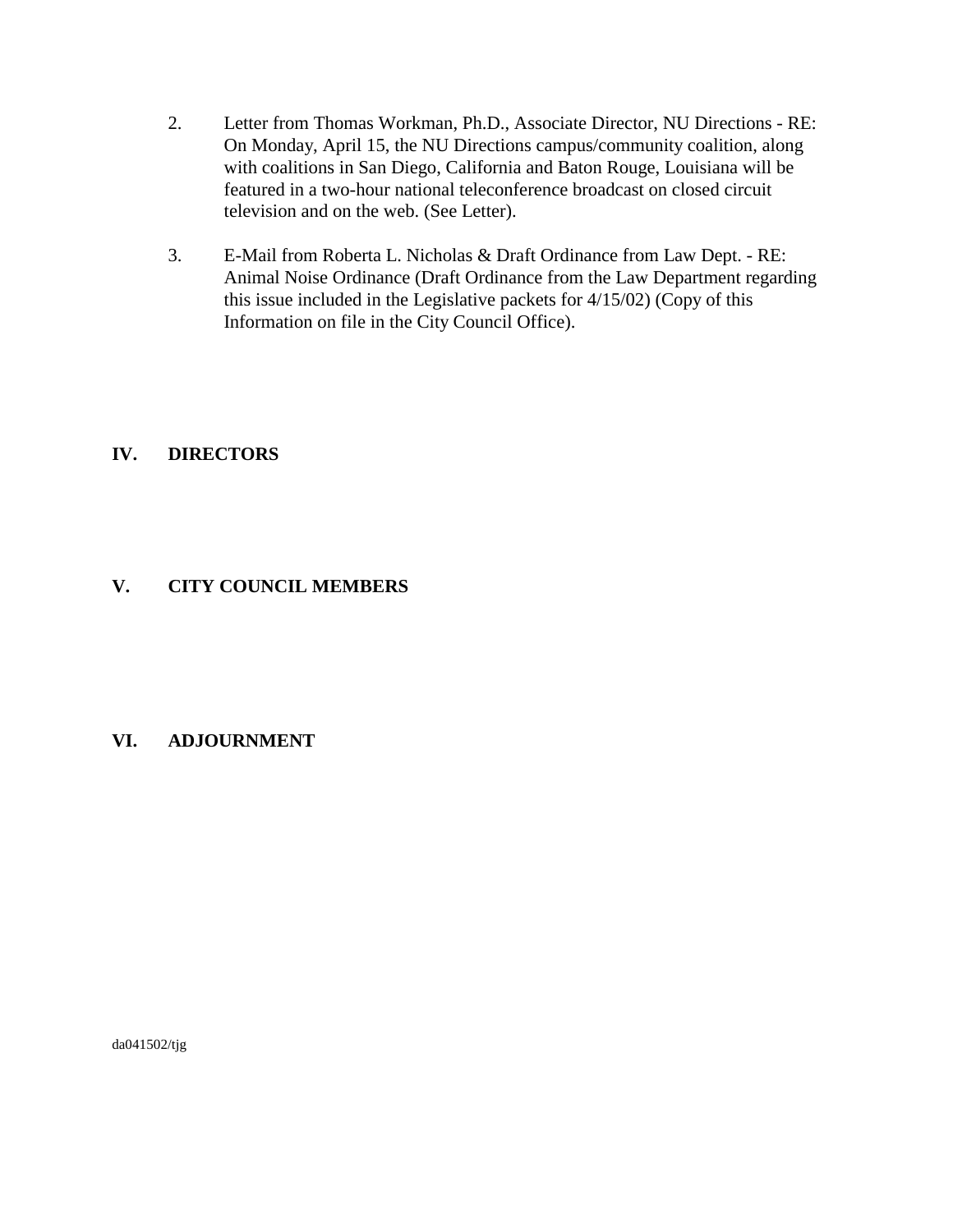# **DIRECTOR'S MEETING MINUTES MONDAY, APRIL 15, 2002 CONFERENCE ROOM 113**

**Council Members Present:** Annette McRoy, Chair; Jonathan Cook, Vice-Chair; Ken Svoboda, Glenn Friendt, Terry Werner, Jon Camp.

#### **Council Member Absent:** Coleen Seng

**Others Present:** Mayor Don Wesely, Ann Harrell, Mark Bowen, Lin Quenzer, Amy Tejral, Mayor's Office; City Clerk, Joan Ross; Dana Roper, City Attorney; Directors and Department Heads; Darrell Podany, Aide to Council Members Camp, Friendt, & Svoboda; Tammy Grammer, City Council Staff and Nate Jenkins, Lincoln Journal Star Representative.

#### **I. MAYOR**

Mayor Don Wesely stated to Council that since they met last there has been some developments on State Aid and Municipalities and he thought that he would kind of review and summarize where it went. Mayor Wesely stated to Council that Don Herz is here to try and go through it, but essentially there was a 25% cut in State Aid to the Municipalities. Mayor Wesely stated to Council that State Aid to Municipalities is basically to make up for the Homestead Exemption and when the Homestead Exemption is issued that means they don't collect property tax on it and in fairness the State has always tried to reimburse Cities and Counties and etc. to try and make up compensation for it. So, the concept is to hold them harmless of the Homestead [inaudible]. Mayor Wesely stated to Council that they had a \$150,000 cut last fall in Special Session and the cut last week was an additional \$600,000 which brings it to about \$750,000. Then, the next day after the override was not successful on the Sales Tax, Income Tax and other Tax and indicated that the Revenue Increase Bill was overridden for Sales Tax on Services, which they think will raise them some of the \$750,000 back, but they are not exactly sure yet because they are still estimating it. So, he doesn't know on the Net Loss, but it's not as bad as they first thought because of the Sales Tax change, but this will not take effect until October  $1<sup>st</sup>$  and so they won't actually touch anything until December so they'll loss three months of revenue on it. Discussion continued with Council, Mayor Wesely and Don Herz on this issue with comments and questions from the Council. After discussion, Mayor Wesely stated to Council that they'll try and gather some more information for them.

Mayor Don Wesely stated to Council that last week they also had the Housing Discrimination Conference and he would like Larry Williams to tell them about it. Mayor Wesely stated to Council that it had a great turn out and stated to Larry Williams nice job. Larry Williams stated to Council that this past Thursday they had their first Fair Housing Conference and they were very pleased with the number of people who attended it, which they had over 200 people attending it from throughout the City of Lincoln and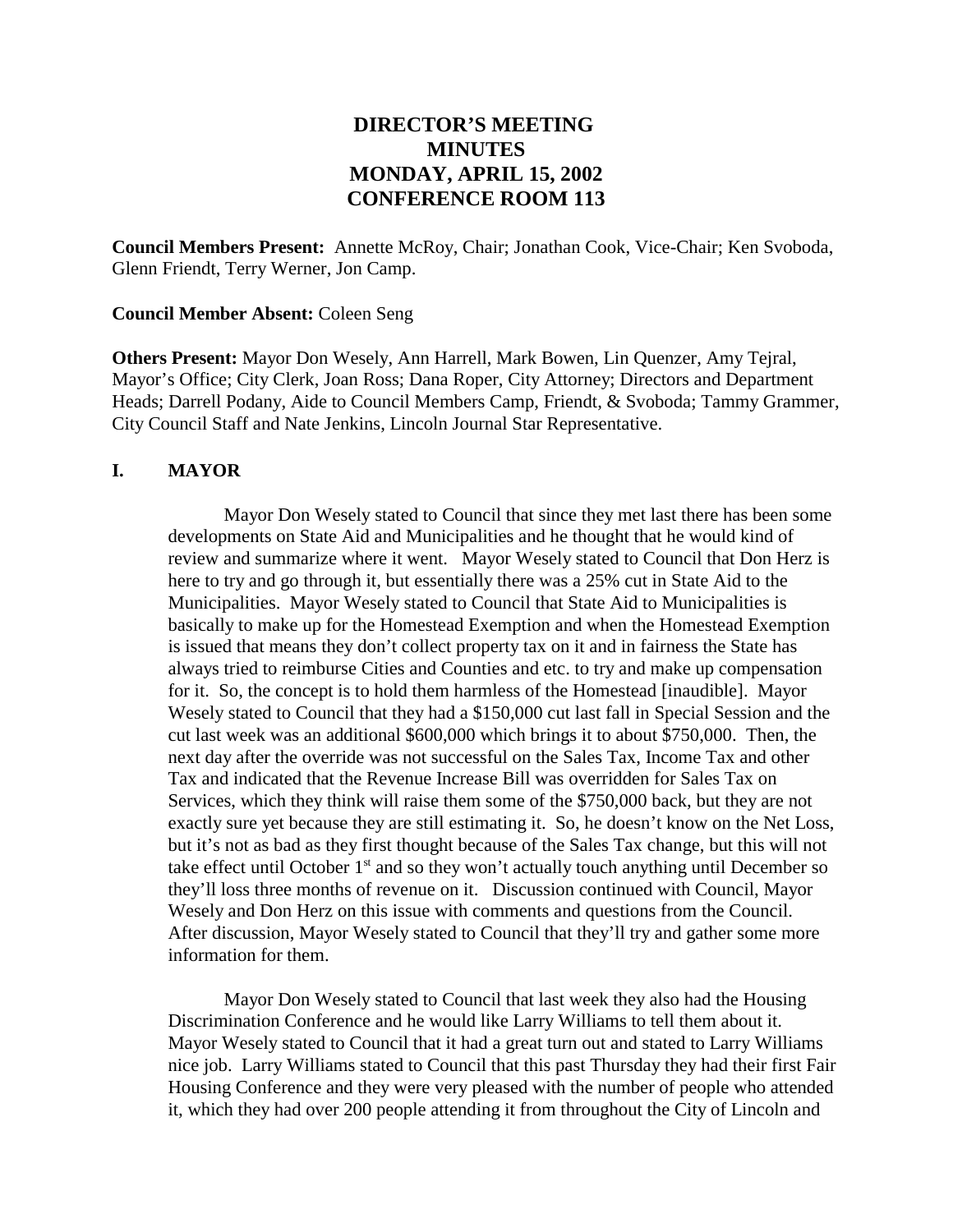the State of Nebraska. Mr. Williams stated to Council that this was a conference devoted to Fair Housing Issues within our community and the one thing that he was very gratified with besides the Mayor's attendance and presentation of awards was their special guest who was Mr. Kenneth Marcus who is the General Deputy Secretary For Fair Housing and Equal Opportunity out of the central HUD Office in Washington, D.C. Mr. Williams stated to Council that they are now compiling their evaluations and stated of what few evaluations that he has seen indicates that it was well received.

Mayor Don Wesely stated to Council that on their Agenda for today on Items 2 & 3 [Establishing a retirement incentive program for City employees who meet certain age & service criteria; & Approving a transfer of appropriations from existing reappropriations for budgets in various departments for the funding of the retirement incentive program as set forth in Bill No. 02-39] he thinks they have been told that he wants to reemphasize and would like to ask them to put these two items on Pending. Mayor Wesely stated to Council that in separating these out and making it part of the budget package has made it more confusing, so they'll take another look at it and they may or may not come back to that concept. Mayor Wesely stated to Council that he doesn't know yet as they're finalizing the budget whether or not they will need to do it or what to do on it. Mayor Wesely stated to Council that they were trying to be helpful to everybody to give an option that's volunteering, but help some people who were thinking about retiring to do it a little earlier [inaudible]. But, there is resistance and concerns and questions, so they'll just put it on Pending and see if they will bring it back or not. Council stated to Mayor Wesely okay.

- 1. NEWS RELEASE RE: Mayor To Form Youth Advisory Committee. NO **COMMENTS**
- 2. NEWS ADVISORY RE: Mayor Don Wesely will have a news conference to discuss the impact of state budget cuts on the City of Lincoln at 10:45 a.m., Thursday, April  $11<sup>th</sup>$ . — Mayor Don Wesely discussed this issue during his comments to Council under "I. Mayor". (See that discussion)
- 3. NEWS RELEASE RE: Wesely Says Cut In State Aid To Cities Could Mean Property Tax Increases. — Mayor Don Wesely discussed this issue during his comments to Council under "I. Mayor". (See that discussion)

#### **II. CITY CLERK**

City Clerk Joan Ross noted to Council that the Mayor has already talked about Items 2 & 3 and so she will go on to the next page of the Council Agenda.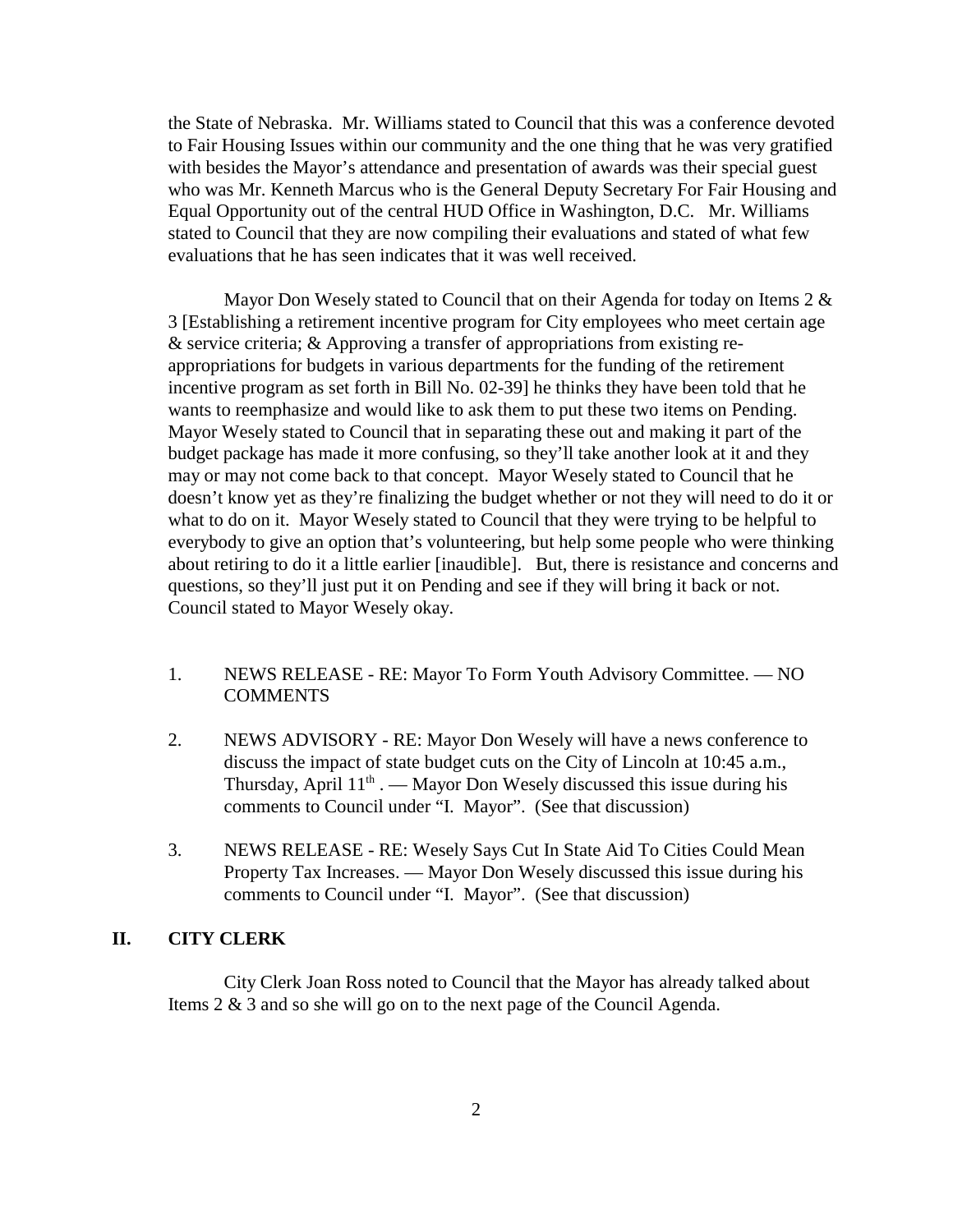City Clerk Joan Ross stated to Council for the Resolution that Coleen Seng had on Item 13 [Endorsing the Lincoln-Lancaster County Substance Abuse Action Plan as the official program defining the goals and strategies for prevention, treatment, and criminal justice relating to substance abuse in the City and County] they will waive the rules to have Public Hearing and Action today on this item.

City Clerk Joan Ross stated to Council that in regards to Item 20 [Vacating the east-west alley between N.  $18<sup>th</sup>$  and N.  $19<sup>th</sup>$  Street from O to P Streets, in Block 29, Kinney's O Street Addition] they have a substitute ordinance that was submitted, so someone may want to move it forward at the appropriate time.

City Clerk Joan Ross stated to Council that in regards to Item 22 [Authorizing the issuance of not to exceed \$7,500,000 General Obligation Storm Sewer and Drainage System Bonds, Series 2002] they have this item with Emergency Clause.

City Clerk Joan Ross stated to Council that on Item 36 [Waiving design standards for street paving, sidewalks, storm sewer and street trees on S. Coddington Ave. south of West M Street] she wants to point out an error to them, which she did get corrected for the Internet that this item is delayed for two weeks to 'April  $22<sup>nd</sup>$  not 'April  $15<sup>th</sup>$ '.

Ms. McRoy stated to City Clerk Joan Ross that in their Director's packet they have a memo from her regarding the liquor licenses and asked what was this request on because they keep on getting these reports from her and she can't remember where the request is coming from. City Clerk Joan Ross stated to Ms. McRoy that Jon Camp had asked for the information and they are kind of doing a weekly hand out to show the numbers on how they've changed and she just gave it to all of them. Ms. McRoy stated to City Clerk Joan Ross okay. Mr. Camp stated again just to all of his colleagues that he thought this information could help them understand where licenses were and how many they have out there. Mr. Camp stated to City Clerk Joan Ross that he really appreciates the information and asked her if it is fairly easy for them to put this information together, so he's not giving them a lot of work to do. City Clerk Joan Ross stated to Mr. Camp that's fine and indicated that it was not difficult. Mr. Camp stated to City Clerk Joan Ross okay and stated that if there is a problem with it to let him know.

1. Memo from City Clerk Joan Ross to Jon Camp - RE: Per your request, the following is a description of the various classes of liquor licenses and the types of alcoholic beverages that are allowed to be sold for such classes as well as on-sale and off-sale privileges . . . (See Memo). — Ms. McRoy asked City Clerk Joan Ross about this memo earlier under "II. City Clerk". (See that discussion)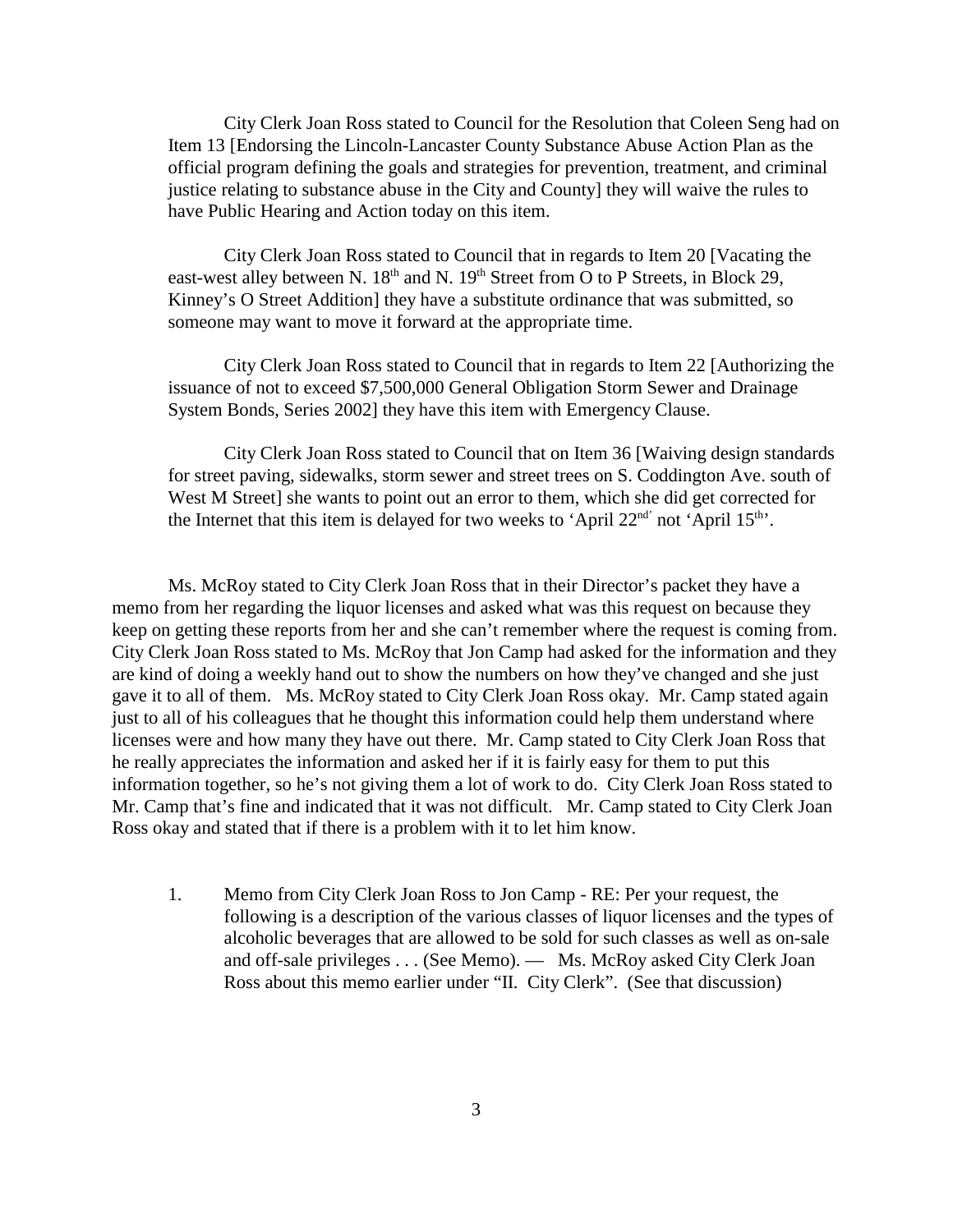#### **III. CORRESPONDENCE**

#### **A. COUNCIL REQUESTS**

#### **ANNETTE McROY**

- 1. OUTSTANDING Request to Planning/Building & Safety/ **Urban Development** /Parks & Rec. - RE: The development behind West Lincoln Park 2 (RFI#94 - 1/22/02)**. — 1.) SEE RESPONSE FROM RAY HILL, PLANNING DEPARTMENT RECEIVED ON RFI#94 - 1/25/02 — 2.) SEE RESPONSE FROM CHUCK ZIMMERMAN, BUILDING & SAFETY DEPARTMENT RECEIVED ON RFI#94 - 1/28/02 —3.) SEE RESPONSE FROM MARK CANNEY, PARKS & RECREATION, RECEIVED ON RFI #94 - 01-29-02. —** NO COMMENTS
- 2. OUTSTANDING Request to Lynn Johnson, Parks & Recreation Director RE: A large old tree in Trago Park (RFI#97 - 1/30/02). — **1.) SEE RESPONSE FROM LYNN JOHNSON, PARKS & RECREATION DIRECTOR RECEIVED ON RFI#97 - 4/11/02**. — NO COMMENTS
- 3. OUTSTANDING Request to **Law Department** RE: Can the ordinance be amended to help with this situation? Concerns of the Capitol Beach Community Association about the geese, and possible use of noise making devices to scare them away (RFI#105 - 3/22/02). — NO COMMENTS
- 4. OUTSTANDING Request to **Law Department/Building & Safety Department** - RE: "Landlord School" Ordinance - vote means bad landlords can be sent to reform school (RFI#106 - 4/3/02). — NO COMMENTS
- 5. Response from Dennis Bartels, Public Works & Utilities Department RE: When the developer extended Pier 2 west of 701 no street lights were installed (RFI#104 - 4/5/02). — NO COMMENTS
- 6. Request to Parks & Recreation Department RE: The Airpark Recreation Center (RFI#107- 4/8/02). — NO COMMENTS
- 7. Request to Library Department/Public Works & Utilities Department RE: Can a Library sign be erected in the area of West Knight & NW  $48<sup>th</sup>$  Street? (RFI#108-4/8/02). — NO COMMENTS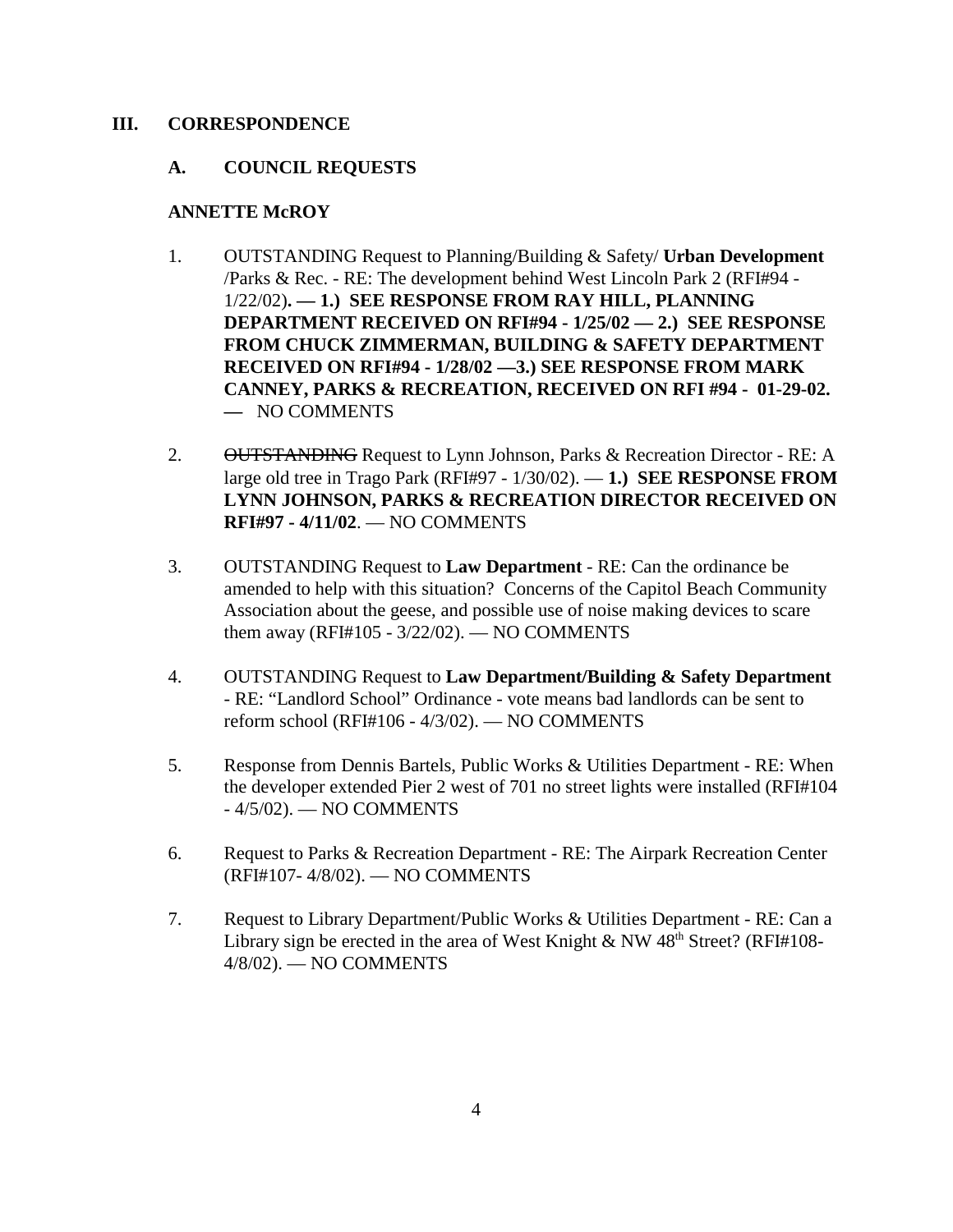#### **TERRY WERNER**

- 1. OUTSTANDING Request to **Lin Quenzer, Ombudsman** RE: The flying patterns & times of the Air National Guard and the effect on a citizen of northwest Lincoln (RFI#36 - 1/14/02). — **1.) SEE RESPONSE FROM COLONEL, ROBERT B. BAILEY, AIR COMMANDER, NEBRASKA AIR NATIONAL GUARD RECEIVED ON RFI#36 - 1/24/02 — 2.) SEE RESPONSE FROM ROGER P. LEMPKE, MAJOR GENERAL, NEBRASKA NATIONAL GUARD, THE ADJUTANT GENERAL RECEIVED ON RFI#36 - 1/28/02. —** Mr. Werner stated that this Request For Information (#36) can be removed from the Agenda and indicated that it has been taken care of. Tammy Grammer stated to Mr. Werner okay.
- 2. Request to Larry Worth, StarTran RE: Scooters/Wheelchair and New Buses (RFI#53 - 4/4/02). — **1.) SEE RESPONSE FROM LARRY WORTH, STARTRAN RECEIVED ON RFI#53 - 4/10/02**. — NO COMMENTS
- 3. Request to Lynn Johnson, Parks & Recreation Director RE: Budget Cuts and Neighborhood Parks (RFI#54 - 4/5/02). — NO COMMENTS
- 4. Request to Urban Development Department RE: Neighborhood Hotline (RFI#55 - 4/5/02). — NO COMMENTS
- 5. Request to Lynn Johnson, Parks & Recreation Director RE: Soccer and Soccer Fields (RFI#56 - 4/10/02). — NO COMMENTS

## **COLEEN SENG**

- 1. OUTSTANDING Request to **Mayor/Finance/Law** RE: Wheel Tax (RFI#888 3/11/02). — NO COMMENTS
- 2. Request to Public Works & Utilities Department RE: Vacation of the alley between  $48<sup>th</sup> \& 49<sup>th</sup>$  - St. Paul to east/west alley (RFI#891 - 4/8/02). — NO COMMENTS

## **JONATHAN COOK**

- 1. OUTSTANDING Request to Lynn Johnson, **Parks & Recreation Director** RE: Park Sizes & Categories (RFI#68 - 3/12/02). — NO COMMENTS
- 2. Request to Public Works & Utilities Department RE:  $33<sup>rd</sup>$  St. Parking and crosswalk near Rousseau School (RFI#69 - 4/8/02). — NO COMMENTS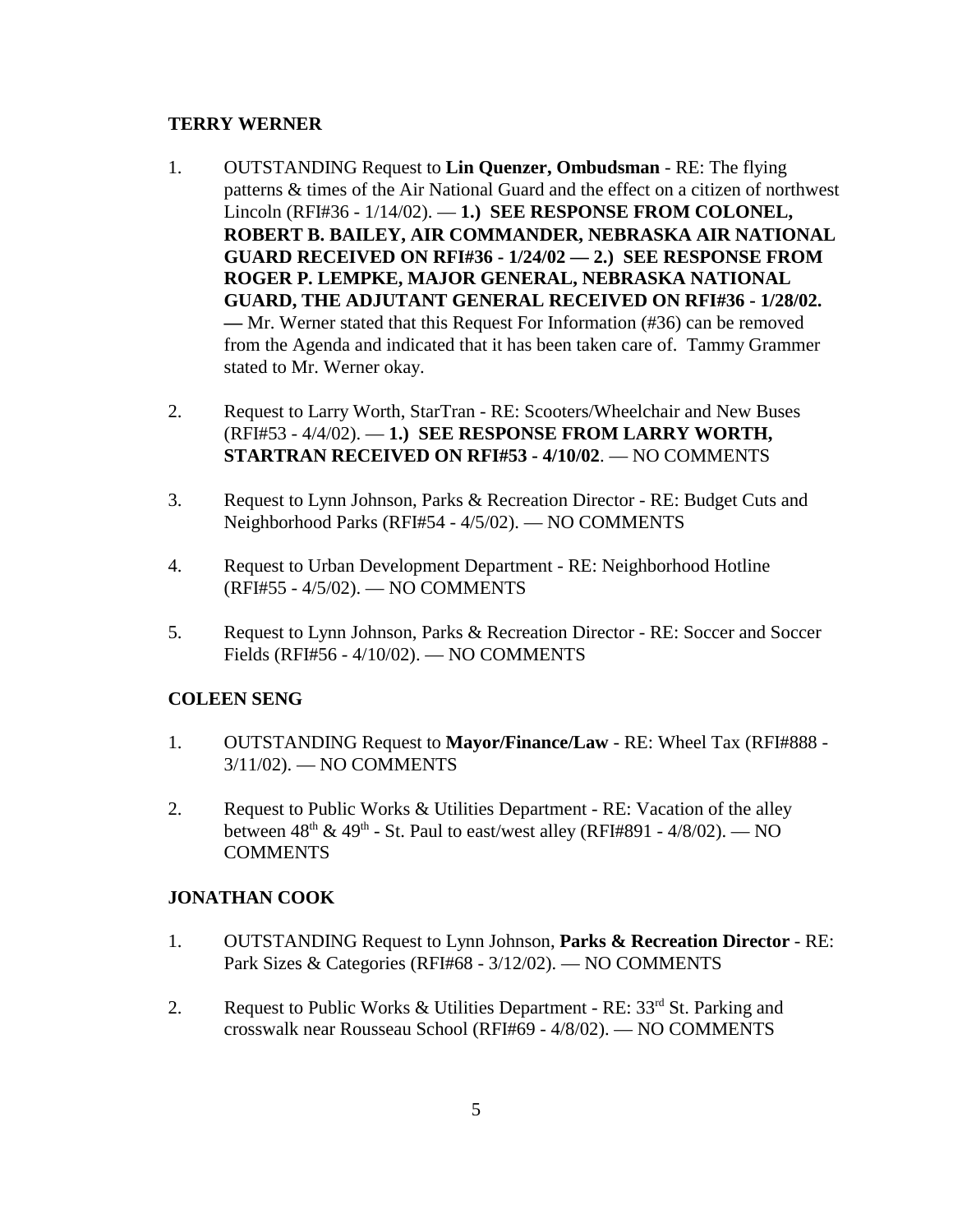## **GLENN FRIENDT**

- 1. Request to Don Herz, Finance Director RE: Parking ticket activity and revenue through second quarter, 2001-02 (RFI#13 - 4/5/02). — Mr. Friendt stated to Don Herz that he indicated to him that he was going to be able to go back and do it quarter-by-quarter and year-to-date. Don Herz stated to Mr. Friendt 'yes', he has the data and he's just assembling it now, so it should be in his packet next week. Mr. Friendt stated to Mr. Herz okay and 'thanked' him.
- 2. Faxed Material from Linda Wibbels, Woodsdale Neighborhood Group to Glenn Friendt - RE: Woodsdale Ornamental Lighting District. — NO COMMENTS

## **KEN SVOBODA**

1. Memo from Ken Svoboda - RE: Proposed sites for Public Works facility. — NO **COMMENTS** 

## **B. DIRECTORS AND DEPARTMENT HEADS**

## **HEALTH DEPARTMENT**

- 1. NEWS RELEASE RE: The Fast Crawl Towards Safety: Public Health At Work To Prevent Child Passenger Injuries. — NOTED WITHOUT COMMENTS
- 2. NEWS RELEASE RE: Dursban Pesticide Found Particularly Dangerous To Children And Pregnant Women. — NOTED WITHOUT COMMENTS

## **HUMAN SERVICES**

1. Report from Kit Boesch - RE: Lincoln-Lancaster County Substance Abuse Action Plan - FY 2002-2005 – April 5, 2002 (On the Agenda for 4/15/02 – Item #13, 02R-82) (Council copies placed in their Legislative packets on  $4/11/02$ ) (Copy of this Report is on file in the City Council Office - office copy placed in Legislative packet for 4/15/02). — NOTED WITHOUT COMMENTS

## **LIBRARY**

1. NEWS RELEASE - RE: Lincoln City Libraries Holds Annual Bookmark Contest! - Deadline April 20, 2002. — NOTED WITHOUT COMMENTS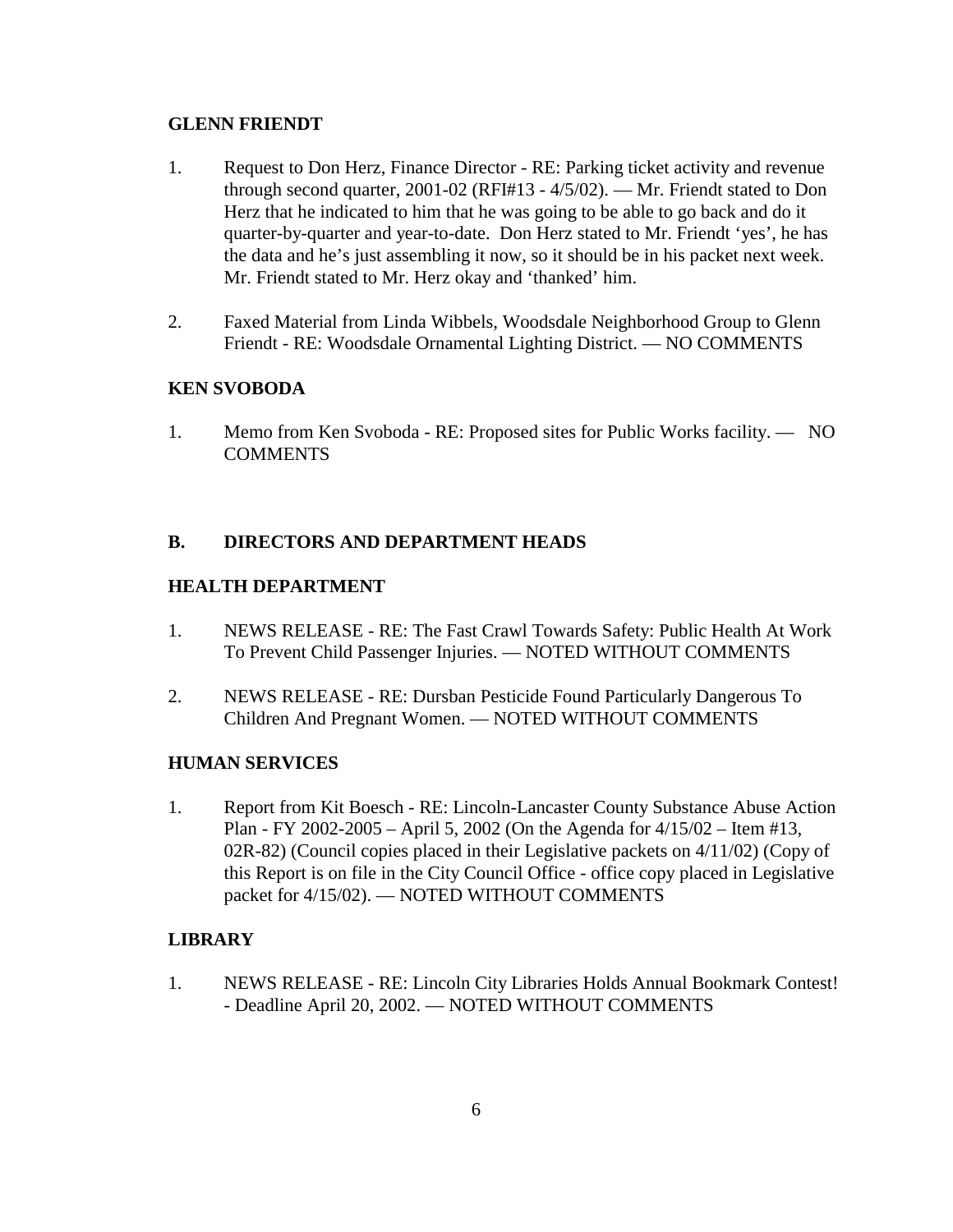#### **PLANNING**

1. Material - RE: Administrative Action By Planning Commission: – 2025 Lincoln City-Lancaster County Comprehensive Plan (Copy of this material on file in the City Council Office). — NOTED WITHOUT COMMENTS

## **PLANNING COMMISSION FINAL ACTION . . . . .**

- 1. Pre-Existing Use Permit No. 9S (Edgewood) Resolution No. PC-00738. NOTED WITHOUT COMMENTS
- 2. Pre-Existing Special Permit No. 23E (Nebraska Wesleyan University) Resolution No. PC-00739. — NOTED WITHOUT COMMENTS

#### **PUBLIC WORKS & UTILITIES DEPARTMENT**

1. Letter from Randy Hoskins to Property Owner/Resident - RE: 33rd Street - Calvert Street to Loveland Drive - Parking Prohibition. — Ms. McRoy asked Allan Abbott if they are going to have additional comments on this issue or is it going well. Allan Abbott stated to Ms. McRoy that he has 'no' additional comments on this one. Discussion continued with comments and questions from the Council. Allan Abbott stated to Council that they met with them prior to it and the people directly effected by it was notified about it. Ms. McRoy stated to Mr. Abbott so this is scheduled to be completed in June and Mr. Abbott stated to her 'yes'. Ms. McRoy asked Mr. Abbott if they are on track in general with their construction projects going on this summer. Mr. Abbott stated to Ms. McRoy 'yes' at this point and time it is easy to say 'yes' that they are on track and three months from now he hopes he can still say 'yes', but right now everything is looking like they can stay on the schedule that they talked about. Ms. McRoy 'thanked' Mr. Abbott.

Mr. Friendt asked Mr. Abbott when is the 33<sup>rd</sup> Roundabout. Mr. Abbott stated to Mr. Friendt that it's going to be starting he believes in June. Mr. Friendt stated to Mr. Abbott so as soon as they get the paving done. Mr. Abbott stated to Mr. Friendt 'yes'.

2. Public Works & Utilities ADVISORY - RE: The City of Lincoln, Department of Public Works would like to take this opportunity to invite you to a public information meeting regarding the rehabilitation of: South  $13<sup>th</sup>$  from South Street to High Street - on Wednesday, April 24, 2002 from 4:00 p.m. to 5:00 p.m. at Saratoga Elementary School, 2215 So.  $13<sup>th</sup>$  in the Multi Media Room,  $2<sup>nd</sup>$  floor. — NOTED WITHOUT COMMENTS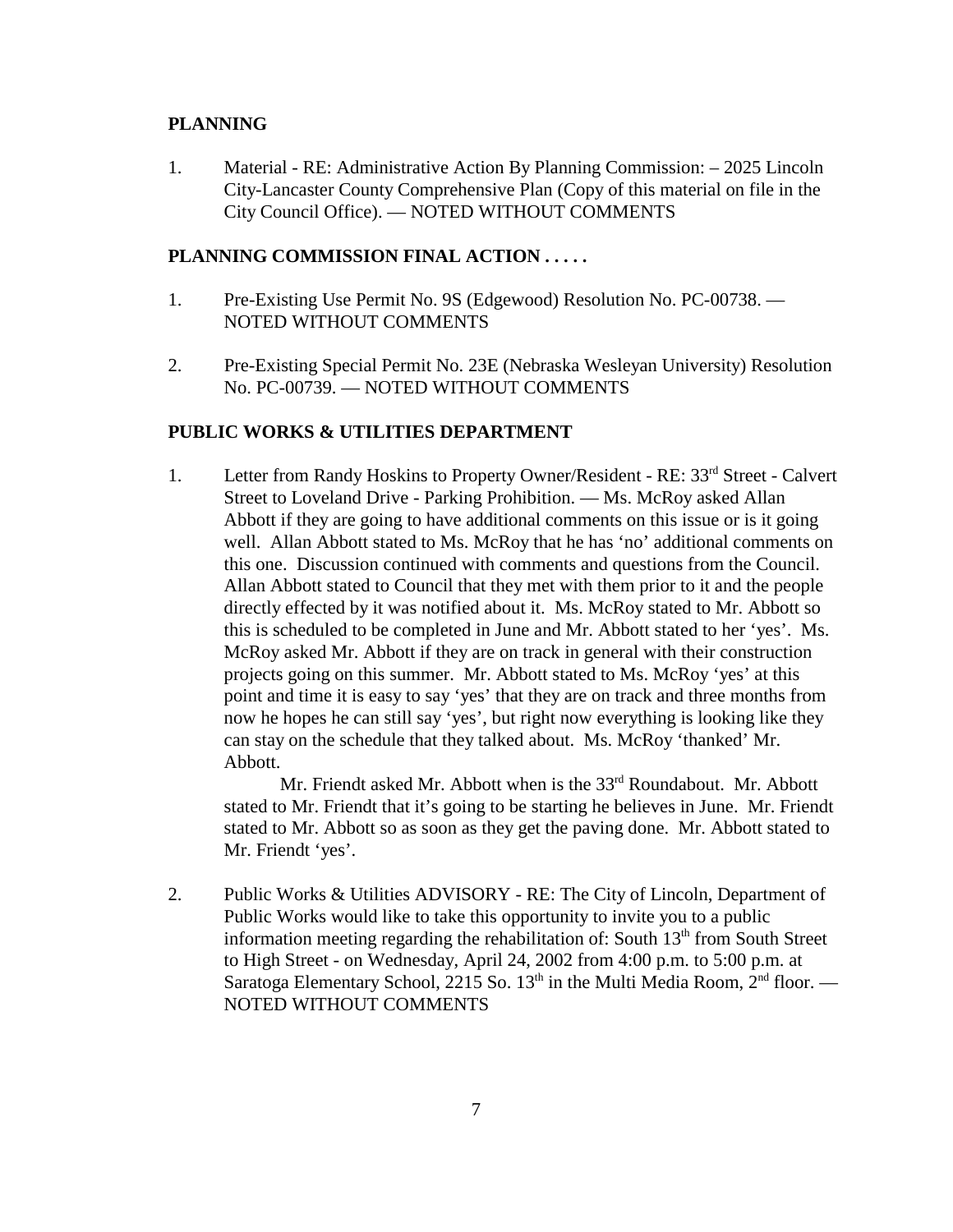## **C. MISCELLANEOUS**

- 1. 4 Format Letters RE: In Support of allowing underage piercing 15 years of age and older - With Parental Consent (See Format Letters). — Ms. McRoy stated that there was a story in the newspaper recently she believes that Nate [Jenkins] wrote on it. Ms. McRoy stated that this issue should be coming forward to them.
- 2. Letter from Thomas Workman, Ph.D., Associate Director, NU Directions RE: On Monday, April 15, the NU Directions campus/community coalition, along with coalitions in San Diego, California and Baton Rouge, Louisiana will be featured in a two-hour national teleconference broadcast on closed circuit television and on the web. — Ms. McRoy stated that there will be a teleconference on closed circuit television today, which they will not be able to see. Mayor Wesely stated to Ms. McRoy that he thinks the program Chief Casady will be on is on Wednesday night. Diane Gonzolas stated to Council on '48 Hours' at 9:00 p.m. on Wednesday. Ms. McRoy asked Mayor Wesely if he could go a little bit more into detail about it. Mayor Wesely stated to Council that they had a camera crew and they came to the Council Meeting a couple of weeks ago and filmed them with Chief Casady in action. Chief Casady stated to Council the day '48 Hours' was here to do the interview with him and he had a couple of items on the Council Agenda so that's why they were at the City Council Meeting. Chief Casady stated to Council that it will be on Wednesday night at 9:00 p.m. and he thinks that the City of Lincoln is going to be held out in its normal cow country [inaudible] as of objecting to the high risk marketing packs that's going on at spring break in Panama City Beach Florida. Ms. McRoy 'thanked' Chief Casady and commented very good that they'll look forward to watching it on Wednesday night.
- 3. E-Mail from Roberta L. Nicholas & Draft Ordinance from Law Dept. RE: Animal Noise Ordinance (Draft Ordinance from the Law Department regarding this issue included in the Legislative packets for 4/15/02) (Copy of this Information on file in the City Council Office). — NO COMMENTS

[Mr. Cook, Vice-Chair read through the Director's Addendum (for April 15<sup>th</sup>) for Ms. McRoy, Chair]

# **ADDENDUM (For April 15th)**

#### **I. MAYOR**

1. NEWS RELEASE - RE: Mayor Announces Neighborhood Leadership Program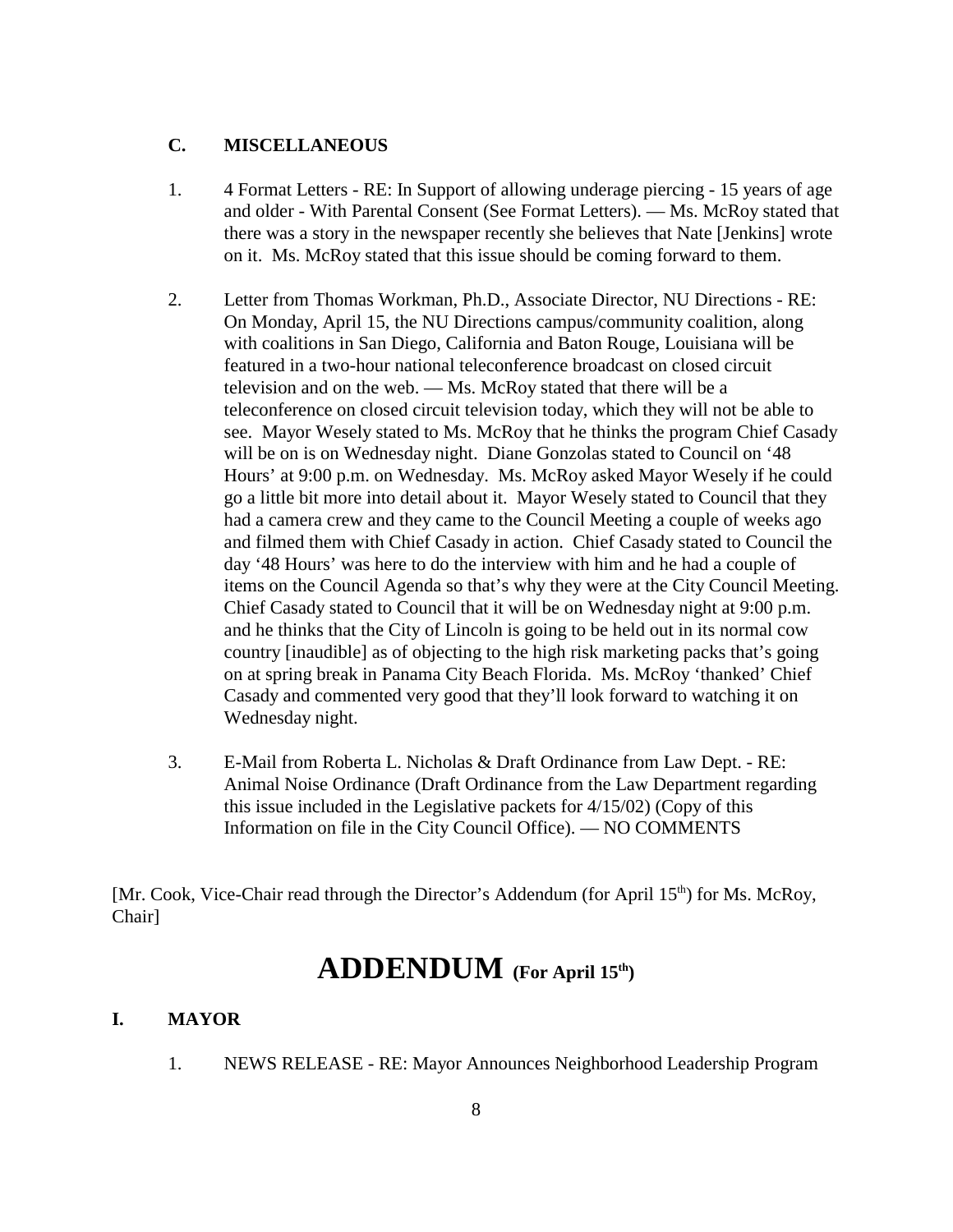(Council received their copies of this release in their Thursday packets on 4/11/02). — NOTED WITHOUT COMMENTS

- 2. NEWS RELEASE RE: Town Hall Meeting Planned For April 30 (Council received their copies of this release in their Thursday packets on 4/11/02). — NOTED WITHOUT COMMENTS
- 3. NEWS RELEASE RE: Mayor Announces Recipients Of Arts Awards. NOTED WITHOUT COMMENTS

## **II. CITY CLERK – NONE**

## **III. CORRESPONDENCE**

**A. COUNCIL REQUESTS - NONE**

## **B. DIRECTORS AND DEPARTMENT HEADS**

## **PARKS & RECREATION DEPARTMENT**

1. Inter Department Memo - RE: Pedestrian/Bicycle Advisory Subcommittee developed - they discussed Alan Wickman's E-Mail & the request for an ordinance change relating to bicycles requiring lights on front/rear of bicycle, etc. — Mr. Cook stated that this memo is in response to a letter that they received from Alan Wickman.

## **C. MISCELLANEOUS**

- 1. E-Mail from David & Sue Hundley RE: "Thank you" for allowing us to present our case against the proposed elimination of street-side parking on South 32nd Street to you this past Monday. — NOTED WITHOUT COMMENTS
- 2. Faxed Letter from Rich Wiese, RE Wiese Enterprises RE: Been working on West "O" Street for beautification of the area streets. — Mr. Cook stated that this is in regards to the South Coddington item that they delayed for two weeks.
- 3. E-Mail from Arnold Heights Neighborhood Association Officers, Karen Griffin, Jeannette Fangmeyer, Karin Kotschwar, Terry Schwimmer — Comprehensive Plan Amendment Support. — Mr. Cook stated that the Arnold Heights Neighborhood Association would like to add some area for growth to the Comp.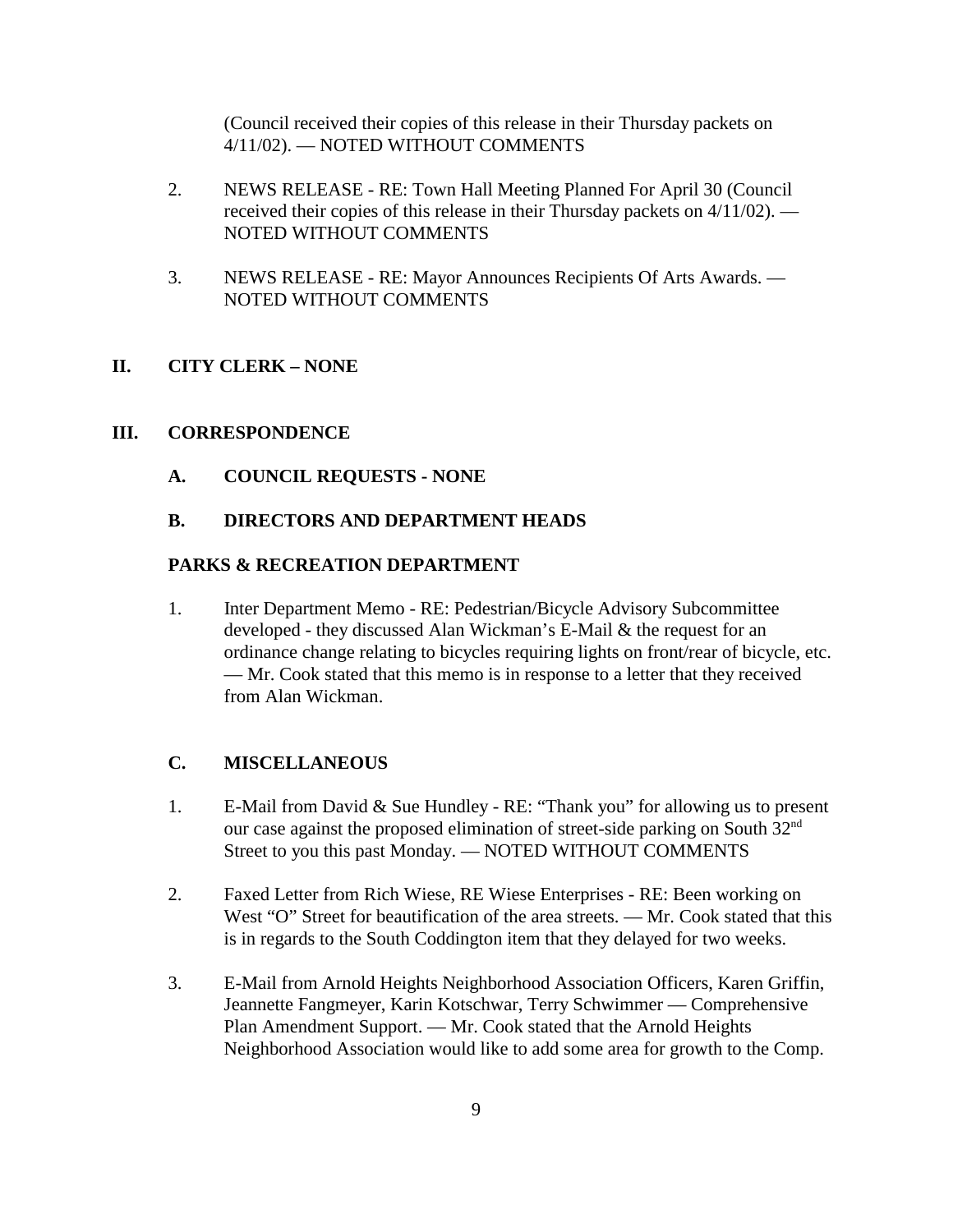Plan in the Northwest area. Mr. Cook stated that he is sure they have already talked to Ms. McRoy about it. Ms. McRoy stated to Mr. Cook 'yes' that they are working with Tom Chambers and Larry Hudkins on it. Ms. McRoy stated that it is in regards to the sewer that was mentioned in the Common Meeting. Mr. Werner asked if anybody knows about the water situation out there and indicated that he keeps hearing different things about the water tower and what it would really take to add water beyond. Kent Morgan stated to Council that they've got a team basically of Planning and Public Works to look at some of those issues, so before he gives them an answer he wants to make sure that it is the correct answer and then they will have an uniform response. Mr. Morgan stated to Council so they are looking into it.

4. Letter from Walter Hutchison, Owner-Popeyes, President-Hutchison Beverages Inc. - RE: To express my sincere appreciation for the work you do and for your efforts in resolving the West "O" autos for sale setback question. — NOTED WITHOUT COMMENTS

#### **IV. DIRECTORS - NO COMMENTS**

## **V. CITY COUNCIL MEMBERS**

#### **TERRY WERNER**

Mr. Werner stated that he would like to talk with Georgia Glass after the Director's Meeting today.

Mr. Werner stated to Mayor Wesely that he was wondering if they had any update of what's going on with the LPED Audit. Mayor Wesely stated to Mr. Werner that they are going to set up a time to sit down and talk about it. Mark Bowen stated to Mr. Werner that they are going to go through the questions that he had in his letter and figure out a time to get together with him later this week to talk about it. Mr. Werner stated that's great. Mayor Wesely stated to Mr. Werner that he has talked to LPED and once they have those questions framed or whatever, then they'll sit down to talk about it and work their way through it.

#### **COLEEN SENG - ABSENT**

#### **GLENN FRIENDT - NO COMMENTS**